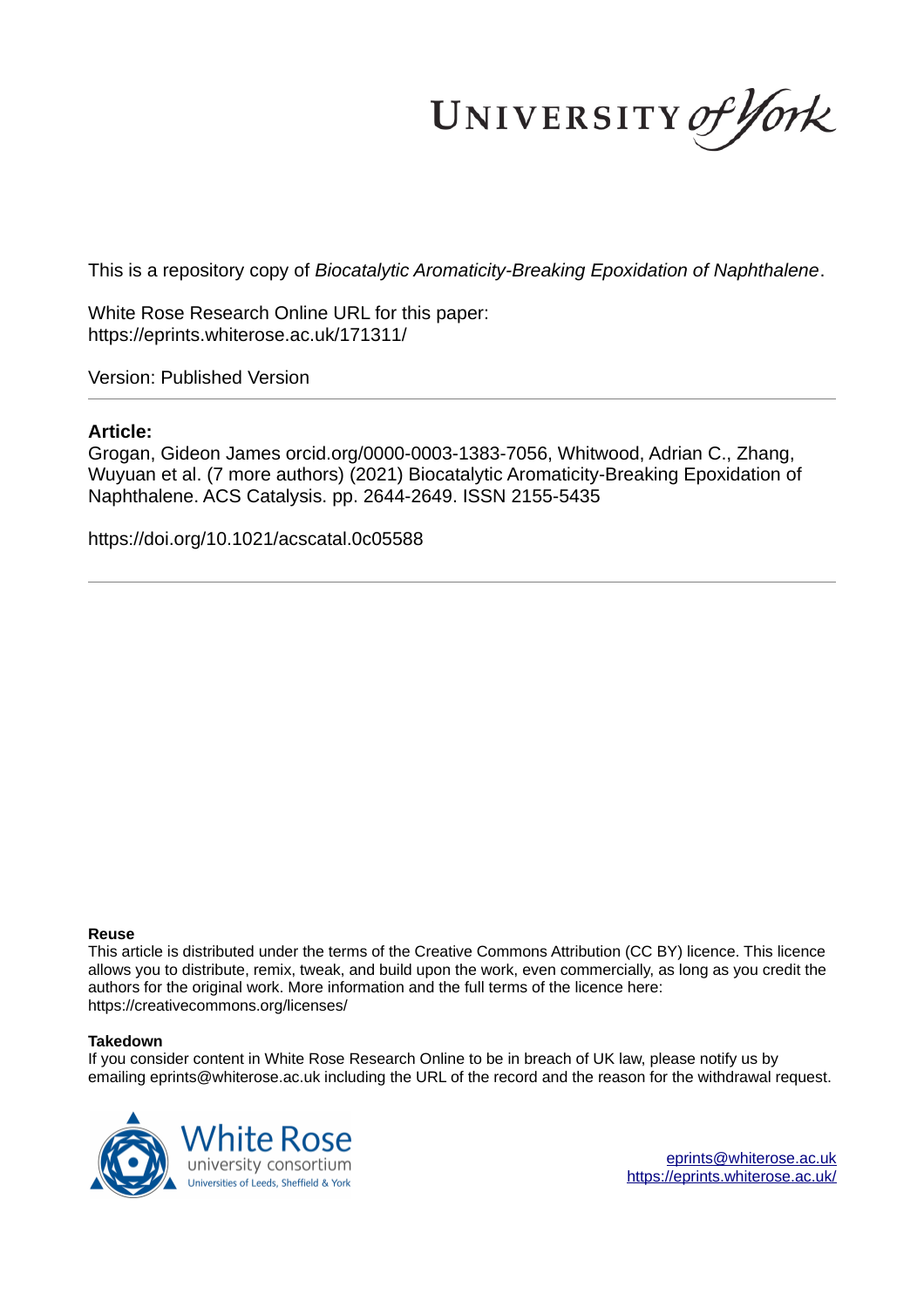

# Biocatalytic Aromaticity-Breaking Epoxidation of Naphthalene and Nucleophilic Ring-Opening Reactions

Wuyuan Zhang,\* Huanhuan Li, Sabry H. H. Younes, Patricia Gómez de Santos, Florian Tieves, Gideon Grogan, Martin Pabst, Miguel Alcalde, Adrian C. Whitwood, and Frank Hollmann\*



synthesis of natural products and APIs.

KEYWORDS: *arene epoxides, arene oxyfunctionalization, biocatalysis, chemoenzymatic reactions, naphthalene epoxides, oxidation, peroxygenase*

A romatic systems are thermodynamically and kinetically<br>very inert. Reactions breaking aromaticity are rare but romatic systems are thermodynamically and kinetically interesting from a preparative point of view.<sup>1,2</sup> Even less common are enzymatic aromaticity-breaking reactions. Nonheme Fe-dioxygenases have been reported for stereoselective *cis*-dihydroxylation of arenes.3−<sup>5</sup> More recently, enzymatic Birch-type reductions<sup> $6-8$ </sup> and dearomatizing arene oxidations<sup>9</sup> have also been reported.

Aromatic hydroxylation reactions catalyzed by hemedependent enzymes such as  $P450$  monooxygenases<sup>10</sup> and related peroxygenases<sup>11−15</sup> are well known to proceed via an intermediate, short-lived arene oxide prone to rapid, spontaneous rearrangement into the corresponding phenol products (known as NIH-shift, Scheme 1b).<sup>10</sup> Interestingly, capturing the intermediate arene oxides with nucleophiles has so far not been considered. This is unfortunate as arene oxides are potentially very useful building blocks for chemical synthesis. Nucleophilic opening of the reactive epoxide ring leads to trans-disubstituted cyclohexadiene derivates, which can serve as starting materials for various syntheses.<sup>16−20</sup> Their synthetic relevance today, however, is limited due to tedious, multistep synthesis protocols (Scheme 1a).<sup>21-23</sup> Utilizing heme-enzyme-derived aromatic epoxides, which are formed directly from the corresponding arenes under mild conditions, would give a more straightforward access to such transdisubstituted cyclohexadiene derivates.

We therefore set out to investigate whether transdisubstituted cyclohexadiene derivatives can be obtained in a chemoenzymatic reaction comprising enzymatic formation of arene oxides followed by nucleophilic epoxide opening (Scheme 1c). As a starting point, we chose the recombinant,

evolved peroxygenase from *Agrocybe aegerita* (r*Aae*UPO) as a catalyst; more specifically, we first used a previously evolved variant  $(PaDa-I)^{24}$  Naphthalene was used as a starting material. $^{11}$  Upon addition of PaDa-I (0.2  $\mu\rm{M_{final}}$ ) to a buffered solution of naphthalene and  $H_2O_2$  (2 mM each), we could detect (and quantify) naphthalene-1,2-epoxide (2) via its characteristic absorption band at 266 nm.<sup>25</sup> 2 was relatively stable and rearranged into the corresponding 1-naphthol within several minutes (Figures S30 and S31). The epoxide formation rate correlated with the concentration of the biocatalyst (Table 1, entries 1–3). Increasing the  $H_2O_2$ concentration above 2 mM resulted in a decreased concentration of 2 (Table 1, entries 2, 4, and 5), which is readily explained by the oxidative inactivation of heme enzymes by excess  $H_2O_2$ .<sup>26</sup> Further investigations will focus on determining the kinetic parameters of the enzyme-catalyzed epoxidation reaction. No epoxide formation was observed in the absence of PaDa-I, naphthalene, or  $\rm H_2O_2$ . Isotope labeling experiments using  $H_2^{18}O_2$  confirmed that the oxygen atom incorporated originated from  $H_2O_2$  (Figure S27).

The decay of the intermediate epoxide accelerated upon addition of azide, which we interpreted to be the result of nucleophilic ring opening. Next, we investigated the factors influencing the overall yield in the desired addition product

Received: December 21, 2020 Revised: January 29, 2021

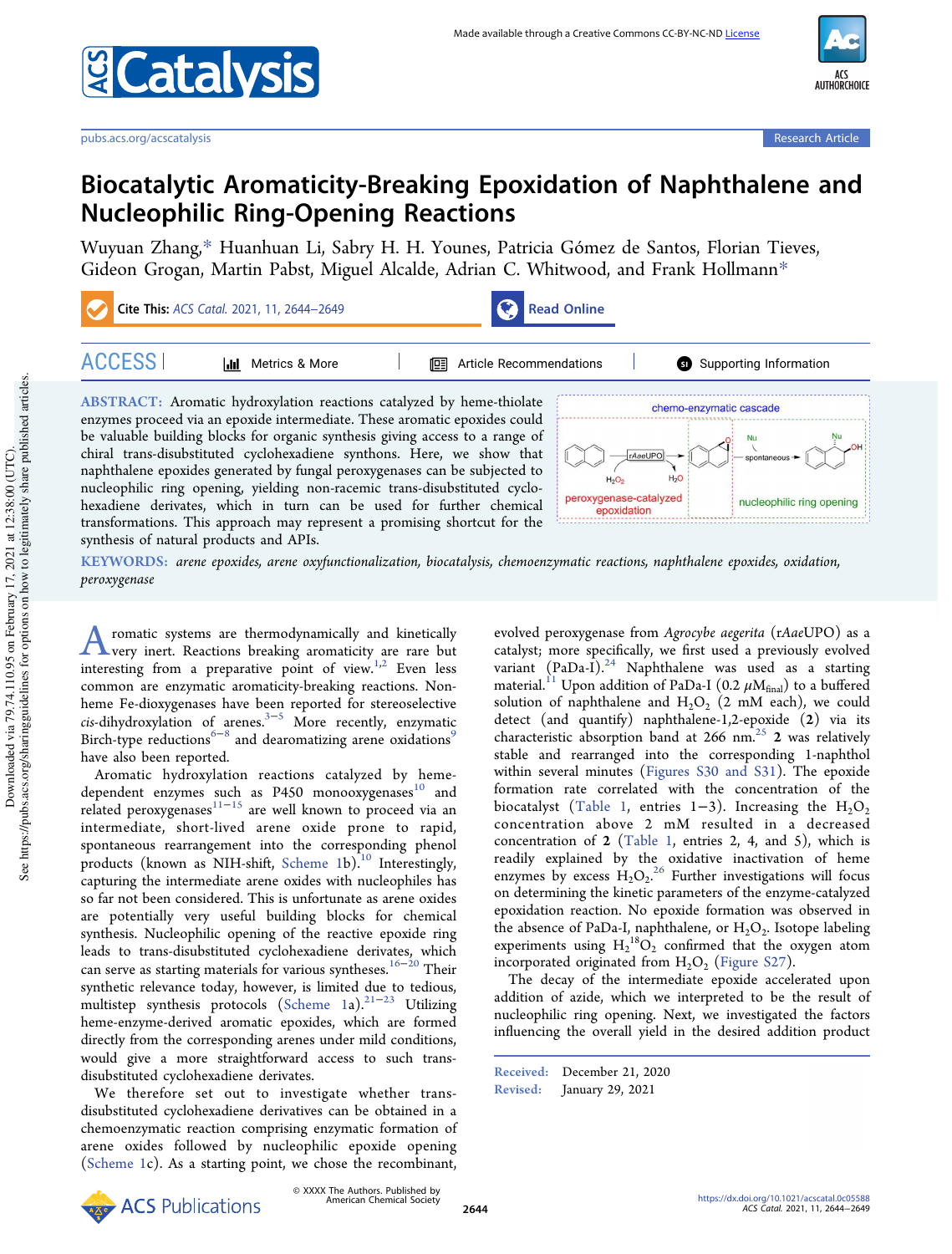#### Scheme 1. Synthesis of Arene Oxides<sup>a</sup>

(a) established syntheses of arene oxides



(b) biocatalytic oxyfunctionalization of arenes



*a* (a) The established, multistep synthesis of arene oxides at the example of benzene oxide. (b) Heme-enzyme-catalyzed oxyfunctionalisation of aromatic compounds (e.g., benzene) proceeds via an intermediate arene epoxide spontaneously rearranging into the corresponding phenol; (c) In this work, we demonstrate that the intermediate arene oxides (e.g., obtained from peroxygenase-catalyzed transformation of naphthalene) can be reacted with nucleophiles, yielding chiral trans-disubstituted cyclohexadiene derivates.

(4a) (Table 1). Increasing the nucleophile concentration significantly shifted the ratio of the desired (4a) to the undesired (3) (Table 1, entries 6−9). Prolonging the reaction time allocated to the enzymatic epoxidation had no significant influence on the overall conversion of the naphthalene starting material (ranging between 80 and 85%, Table 1, entries 10− 13) but increased the yield in the undesired rearrangement product 1-naphthol (3). Adding  $\text{NaN}_3$  from the beginning of the reaction resulted in the complete recovery of the naphthalene starting material, which we attribute to the  $N_3^-$ related inactivation of the heme enzyme. It is worth mentioning that the azide attacked the epoxide selectively at the C1 position (yielding the 1-azido-2-ol product). This selectivity was observed only with epoxide 2 and we are currently lacking a plausible explanation for this peculiarity.

From a semi-preparative reaction of 1-bromonaphthalene, approximately 39 mg of essentially pure (*1S,2S*)-2-azido-5 bromo-1,2-dihydronaphthalen-1-ol was isolated (73% isolated yield), crystallized, and analyzed via X-ray crystallography (see the Supporting Information for further details). The structure of the ring-opened product 4b showed an excellent Flack parameter  $[-0.02(3)]$ , thus allowing the determination of the absolute configuration ((*1S,2S*)-2-azido-5-bromo-1,2-dihydronaphthalen-1-ol). This corresponds well with the predicted stereoselectivity of the PaDa-I-catalyzed epoxidation of naphthalene (Figure 1B). Also, the crystallization of 4a was successful; however, probably due to the lack of a heavy atom in the structure, the crystalized product 4a showed a less convincing configuration (Flack) parameter [−0.3(3)]. As mentioned above, the ring opening occurred via a nucleophilic attack in the C2 position.

To further explore the substrate scope of the proposed reaction sequence, a range of naphthalene derivates were evaluated (Figure 2). Using azide as a nucleophile, the yields ranged between 19 and 75%; products 4a, 4b, 4c, 4d, and 4e were prepared on a semi-synthetic (0.2 mmol) scale (for full experimental details as well as <sup>1</sup>H NMR, <sup>13</sup>C NMR, <sup>1</sup>H−<sup>1</sup>H

COSY, and HMQC-analysis of the products, see Figures S1− 22). The isolated yields ranged between 20 and 73% giving access to 20−50 mg of the products, thereby correlating with the above-determined NMR-yields. So far, only the crystal structure of 4b is available, and we compared the circular dichroism spectra of some representative products (i.e., 4d, 4g, and 4i) with the CD spectrum of 4b (Figures S32 and S33). The congruence of the optical rotatory dispersion curves suggests an identical (*1S*, *2S*) configuration of these products as well.

In an attempt to also broaden the nucleophile scope of the reaction, we tested formate as an alternative nucleophile (Figure 2, 4j and 4k). The isolated yields, however, were significantly lower (9−15%) than observed using azide, which most likely can be attributed to the poorer nucleophilicity of formate as compared to azide under the reaction conditions.

Aiming at extending the arene scope of the proposed chemoenzymatic reaction sequence, we also evaluated benzene as the starting material. PaDa-I, the r*Aae*UPO variant used so far, exhibited poor activity with benzene (Figure 2, 4m, blue). We therefore also evaluated the SoLo variant (engineered from PaDa-I)<sup>27</sup> for the transformation of benzene (Figure 2, 4m, green). The significantly higher activity of SoLo on benzene (48% yield) compared to PaDa-I (traces) can be rationalized by its modified active site geometry: SoLo carries two mutations at the heme access channel (F191S and G241D, Figure 3). Possibly, the G241D substitution induces a displacement in the  $\alpha$ -helix hosting the catalytic acid–base pair (R189-E196). This conformational change may favor the positioning of smaller arenes (see docking simulations, Figure S34) and therefore facilitate the conversion of benzene.

Finally, we explored the synthetic possibilities of 4a. Rearomatization proved to be astonishingly difficult as only concentrated perchloric acid enabled the full conversion of the intermediate epoxide  $(2)$  into the aromatic azide  $(5)$  (Figure 4 and see also Table S1). In contrast, catalytic hydrogenation over Pd/C to form a compound (7, Figures S23 and S24) or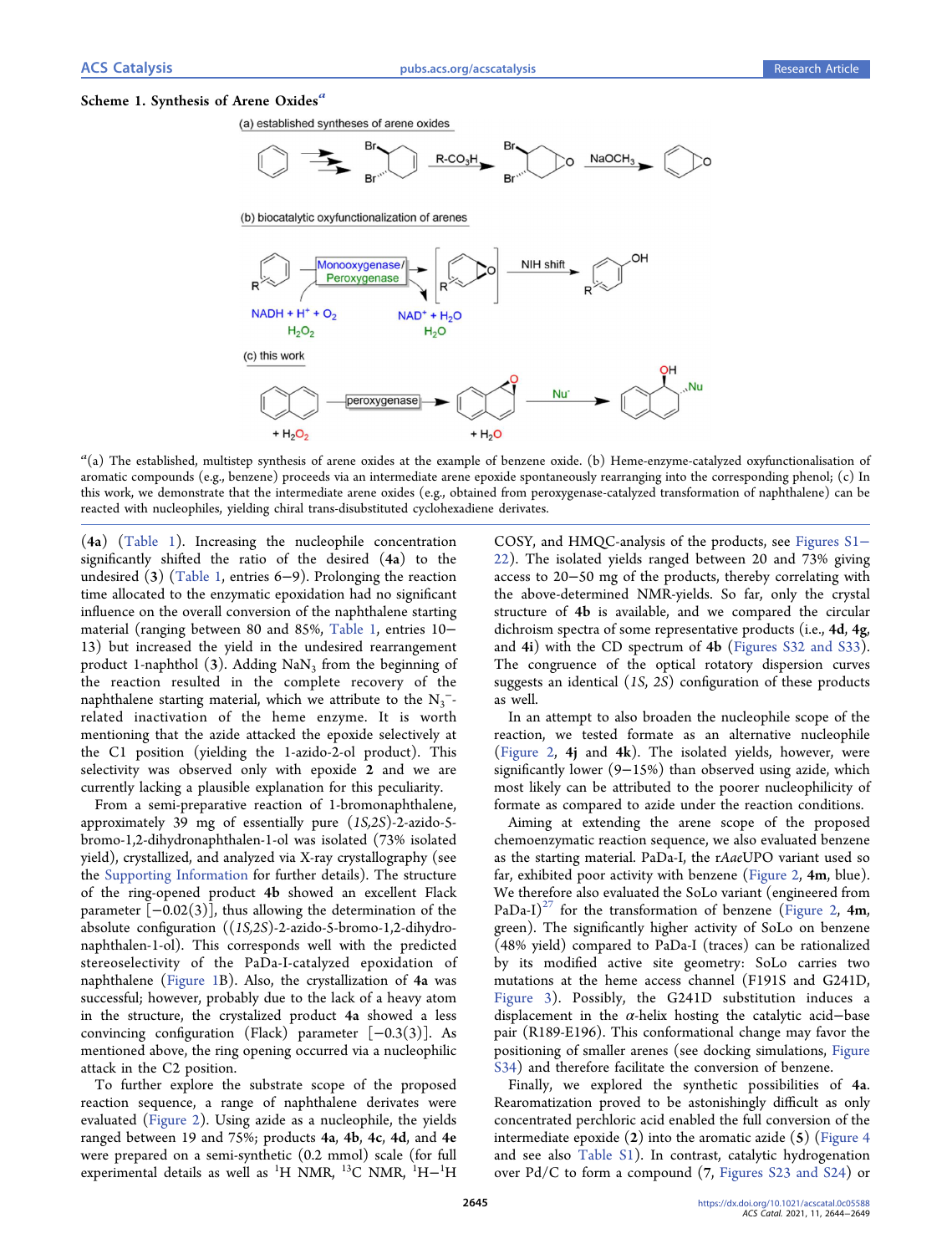# Table 1. Influence of Reaction Time and Nucleophile Concentration on the Proposed Epoxidation Ring-Opening Reaction



| entry                                       |                                    | $c(PaDa-I)$ [nM] $c(H, O_2)$ [mM] $c(2)$ [mM] |                                |                              | TON (PaDa-I)             |
|---------------------------------------------|------------------------------------|-----------------------------------------------|--------------------------------|------------------------------|--------------------------|
| PaDa-I-catalyzed Epoxidation of Naphthalene |                                    |                                               |                                |                              |                          |
| 1                                           | 100                                | $\overline{2}$                                |                                | 0.82                         | 8200                     |
| 2                                           | 200                                | $\overline{2}$                                |                                | 1.06                         | 5300                     |
| 3                                           | 400                                | $\overline{2}$                                |                                | 1.29                         | 3200                     |
| 4                                           | 200                                | 1                                             |                                | 0.73                         | 3650                     |
| 5                                           | 200                                | $\overline{4}$                                |                                | 0.91                         | 4500                     |
|                                             | $c(NaN_3)$<br>$\lceil$ mM $\rceil$ | reaction time<br>$\lceil \min \rceil^b$       | c(4a)<br>$\lceil$ m $M \rceil$ | c(3)<br>$\lceil$ mM $\rceil$ | <b>TON</b><br>$(PaDa-I)$ |
| Chemoenzymatic Reaction <sup>c</sup>        |                                    |                                               |                                |                              |                          |
| 6                                           | 31.3                               | 2.5                                           | 0.61                           | 0.36                         | 3050                     |
| 7                                           | 62.5                               | 2.5                                           | 0.97                           | 0.30                         | 4850                     |
| 8                                           | 125                                | 2.5                                           | 1.48                           | 0.16                         | 7400                     |
| 9                                           | 250                                | 2.5                                           | 1.36                           | 0.23                         | 6800                     |
| 10                                          | 125                                | 3                                             | 1.42                           | 0.19                         | 7100                     |
| 11                                          | 125                                | $\overline{4}$                                | 1.43                           | 0.26                         | 7250                     |
| 12                                          | 125                                | 6                                             | 1.34                           | 0.30                         | 6700                     |
| 13                                          | 125                                | 10                                            | 1.27                           | 0.32                         | 6350                     |

 $a^a$ Reaction conditions: [naphthalene] = 2 mM,  $[H_2O_2] = 1-4$  mM, and  $[PaDa-I] = 100-400$  nM in NaPi buffer pH 7.0 (30% CH<sub>3</sub>CN), 30 °C. The spectrum was recorded after diluting the solutions 100 times; an extinction coefficient of 8850 mM<sup>-1</sup> cm<sup>-1</sup> at 266.5 nm was used to calculate the concentration. <sup>*b*</sup>Time allocated for the enzymatic reaction step (i.e., prior NaN<sup>3</sup> addition). *<sup>c</sup>* [Naphthalene] = 2 mM,  $[H_2O_2] = 2$  mM, and  $[PaDa-I] = 200$  nM in NaPi buffer pH 7.0 (30%) CH<sub>3</sub>CN), 30 °C. The reactions continued for another 4 h before further characterizations were performed; products were quantified by high-performance liquid chromatography (HPLC). TON =  $\lceil \text{mol}_{(4)} \times$  $mol_{PaDa-I}^{-1}$ ].

Cu<sup>I</sup>-catalyzed 1,3-dipolar cycloaddition with terminal alkynes (yielding products 8a and 8b, Figures S25 and S26) proved to be straightforward (Figure 4). 5 could be readily reduced into aromatic amine (6, Figure S28).

In this study, we have demonstrated that peroxygenases provide a convenient access to naphthalene epoxide and possibly further arene epoxides for the synthesis of chiral transdisubstituted cyclohexadiene derivates.

# **EXPERIMENTAL SECTION**

Biocatalyst Preparation. The expression of the r*Aae*UPO variants PaDa-I and SoLo was performed in recombinant *Pichia pastoris* following a previously described procedure.<sup>28</sup> The culture broth of *P. pastoris* cells containing the peroxygenase in the supernatant was centrifuged at 8000 rpm for 2 h at 4 °C. The supernatant was filtered through a 20  $\mu$ m filter and kept at −80 °C until further use. A detailed description of the cultivation procedure can be found in the Supporting Information. The enzymes used in the study were essentially pure as confirmed by sodium dodecyl sulfate polyacrylamide gel electrophoresis (SDS-PAGE) in 12% gels stained with Coomassie Brilliant Blue R-250 (Figure S34).

Chemoenzymatic Reactions. A typical epoxidation reaction was performed at a 1 mL scale in NaPi buffer (100 mM, pH 7, containing 30% v/v acetonitrile as a cosolvent) at 25 °C. The reaction mixture contained an aromatic starting material (2 mM) and r*Aae*UPO (PaDa-I or SoLo 200 nM). Reactions were started by addition of  $H_2O_2$  (2 mM final) and gently stirred for 2.5 min after which the nucleophile was added from a concentrated stock solution. After the completion of the reaction, the reaction mixture was extracted with an aliquot dichloromethane. The organic phase was dried over MgSO<sup>4</sup> and evaporated under reduced pressure. The crude product was purified over a silica column using 10% ethyl acetate in pentane/heptane as the eluent.

Crystal Structures of 4a and 4b. Diffraction data were collected at 110 K on an Oxford Diffraction SuperNova diffractometer with Cu K $\alpha$  radiation ( $\lambda = 1.54184$  Å) using an EOS CCD camera. The crystal was cooled with an Oxford Instruments Cryojet. Diffractometer control, data collection, initial unit cell determination, frame integration, and unit-cell refinement was carried out with "Crysalis".<sup>29</sup> Face-indexed absorption corrections were applied using spherical harmonics, implemented in the SCALE3 ABSPACK scaling algorithm.<sup>3</sup>  $OLEX2<sup>31</sup>$  was used for the overall structure solution, refinement, and preparation of computer graphics and



Figure 1. Crystal structure of (*1S,2S*)-2-azido-5-bromo-1,2-dihydronaphthalen-1-ol (A) obtained from the PaDa-I-catalyzed epoxidation of 1-Brnaphthalene followed by nucleophilic ring opening with  $\text{Na}\text{N}_3$ . (B) Active site model of PaDa-I in complex with naphthalene presenting the pro-(*R*)-face compound I. Naphthalene is placed between Phe121 and Phe199 in a T-packing mode with strong hydrophobic interaction with Phe69 that maintains a highly conserved orientation. Dark blue: Phe triad orienting the substrate, yellow: acid−base pair, and light blue: Phe pair involved in the guidance of the substrate to the active site.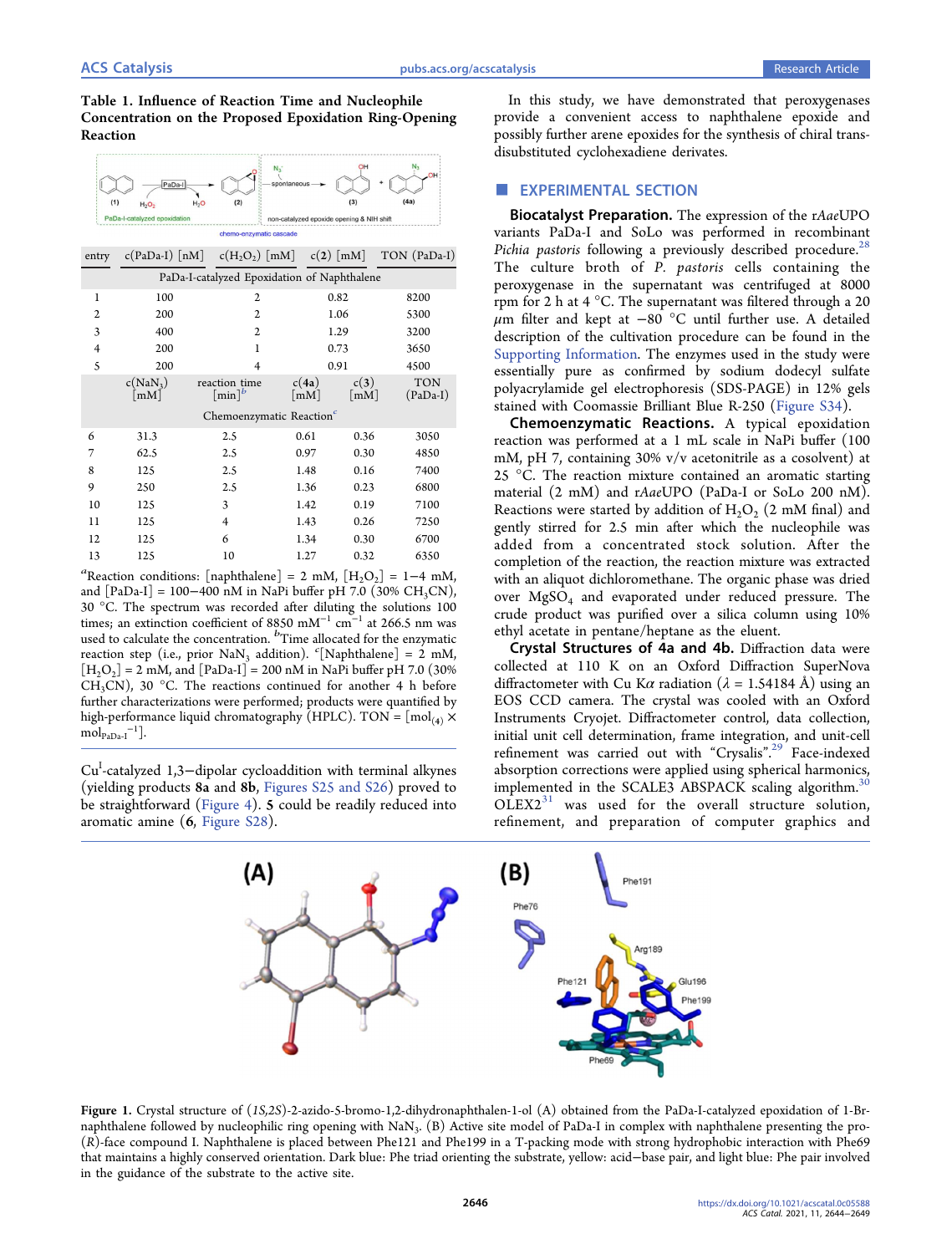

Figure 2. Preliminary product scope of the r*Aae*UPO variants PaDa-I and SoLo. Reaction conditions: [substrate] = 2 mM, [H<sub>2</sub>O<sub>2</sub>] = 2 mM, and [peroxygenase] = 200 nM in NaPi buffer pH 7.0 (30% CH<sub>3</sub>CN), [NaN<sub>3</sub>] = 125 mM, T = 30 °C. The conversion of benzene derivatives was determined by <sup>1</sup>H NMR. n.d.: not detected. a: isolated yield and structure confirmed by the crystal structure or 2D NMR; b: NMR-yield; characteristic peaks after ring opening (between 6.2 and 6.8 ppm) were used for the integration of the substrate, phenol as the side product, and diene as the product.



Figure 3. Active site models of the rAaeUPO variants used (PaDa-I, left and SoLo, right). The mutations in SoLo with respect to PaDa-I (F191S, G241D) are highlighted in pink.

publication data. Within OLEX2, the algorithm used for the structure solution was dual-space within ShelXT. $^{32}$  Refinement by full-matrix least-squares used the  $SHELXL^{33}$  algorithm within OLEX2. All non-hydrogen atoms were refined anisotropically. Hydrogen atoms were placed by a difference map and refined.

Molecular docking simulations were performed using the Autodock VINA algorithm<sup>34</sup> included in YASARA Structure software.<sup>35,36</sup> Docking computations were performed at the level of the YASARA force field by running a number of 100 docking trials. Models were visualized with PyMOL Molecular Graphics System, Version 2.0 Schrödinger, LLC.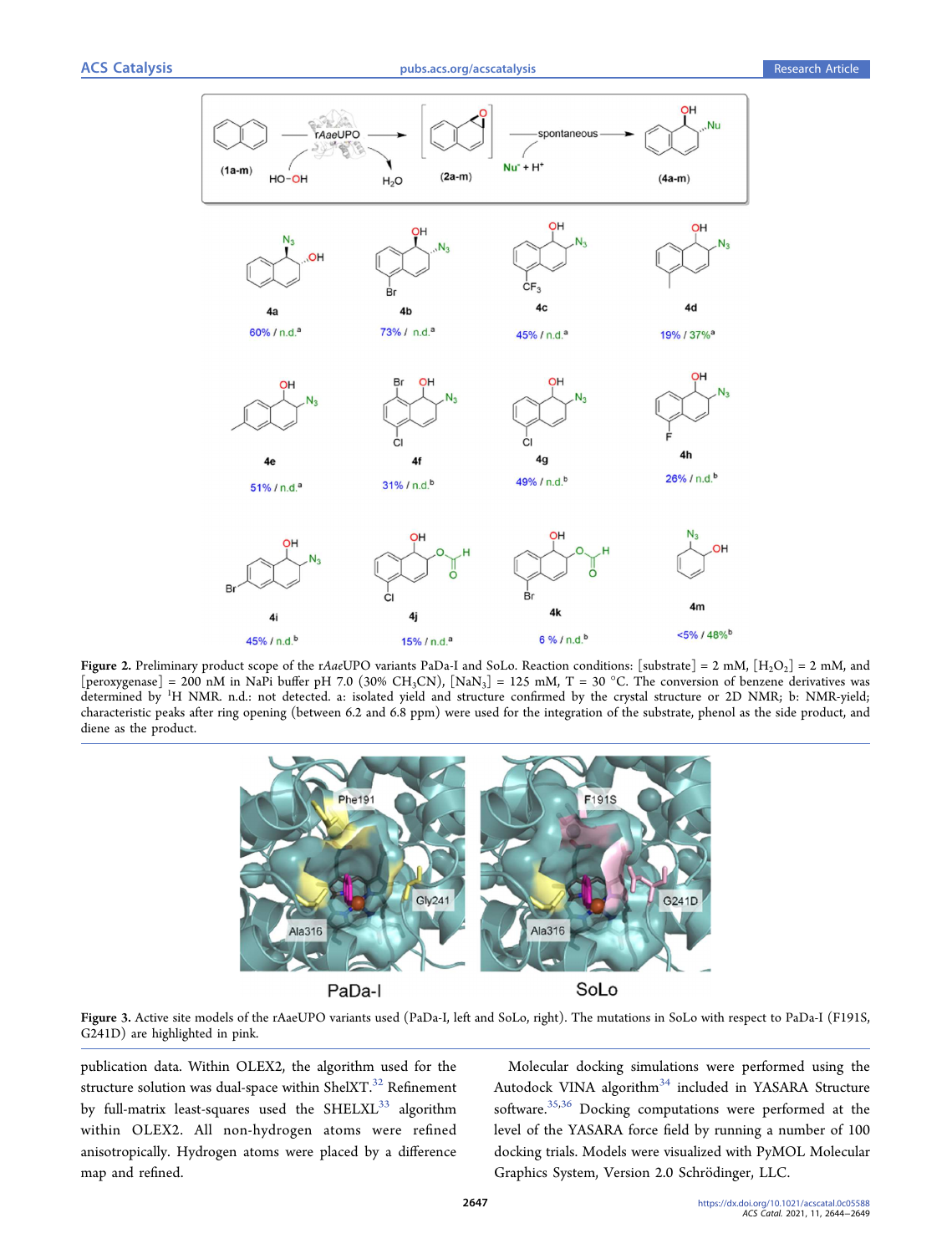

Figure 4. Exploring the synthetic potential of 4. Reaction conditions: (a) Following the epoxidation and ring-opening reactions, the pH of the solution was then adjusted to approximately 9.0 using NaOH (5 M). The Pd/C catalyst (10 mol % final concentration) was added. N<sub>2</sub> gas was bubbled through the solution for 10 min, and a balloon of pure H<sub>2</sub> was applied to initiate the reduction. The reduction was carried out for 6 h. (b) Perchloric acid (3 M) was added after the epoxidation and ring-opening reactions and the mixture was stirred for 5 h. (c) Isolated azido alcohol 7 and alkyne (e.g., 1.5 equiv of phenylacetylene) were dissolved in H<sub>2</sub>O and *tert*-butyl alcohol (2:1, v/v). CuSO<sub>4</sub> 5H<sub>2</sub>O (5 mol %) and sodium ascorbate (10 mol %) were added. The reaction mixture was stirred for 8 h at 30 °C. (d) Sequence of reactions (b) and (a).

### ASSOCIATED CONTENT

# **<sup>3</sup>** Supporting Information

The Supporting Information is available free of charge at https://pubs.acs.org/doi/10.1021/acscatal.0c05588.

> Experimental procedures; analytical data; methods and synthetic procedures; X-ray crystallography; and determination of the absolute configuration (PDF)

#### ■ AUTHOR INFORMATION

#### Corresponding Authors

- Wuyuan Zhang − *Department of Biotechnology, Delft University of Technology, 2629HZ Delft, The Netherlands; Tianjin Institute of Industrial Biotechnology, Chinese* Academy of Sciences, Tianjin 300308, China; orcid.org/ 0000-0002-3182-5107; Email: zhangwy@tib.cas.cn
- Frank Hollmann − *Department of Biotechnology, Delft University of Technology, 2629HZ Delft, The Netherlands;* orcid.org/0000-0003-4821-756X; Email: f.hollmann@ tudelft.nl

#### Authors

- Huanhuan Li − *School of Chemical Engineering and Technology, Xi*'*an Jiaotong University, Xi*'*an 710049, China*
- Sabry H. H. Younes − *Department of Biotechnology, Delft University of Technology, 2629HZ Delft, The Netherlands; Department of Chemistry, Faculty of Sciences, Sohag University, Sohag 82524, Egypt*
- Patricia Gómez de Santos − *Department of Biocatalysis, Institute of Catalysis, CSIC, 28049 Madrid, Spain*
- Florian Tieves − *Department of Biotechnology, Delft University of Technology, 2629HZ Delft, The Netherlands*
- Gideon Grogan − *York Structural Biology Laboratory, Department of Chemistry, University of York, YO10 5DD York, U.K.;* ● orcid.org/0000-0003-1383-7056
- Martin Pabst − *Department of Biotechnology, Delft University of Technology, 2629HZ Delft, The Netherlands*
- Miguel Alcalde − *Department of Biocatalysis, Institute of* Catalysis, CSIC, 28049 Madrid, Spain; orcid.org/0000-0001-6780-7616
- Adrian C. Whitwood − *Department of Chemistry, University of York, YO10 5DD York, U.K.;* ● orcid.org/0000-0002-5132-5468

Complete contact information is available at: https://pubs.acs.org/10.1021/acscatal.0c05588

#### Funding

Financial support by the National Key Research and Development Program of China (No. 2019YFA0905100), the European Research Council (ERC Consolidator Grant No. 648026), and the Netherlands Organization for Scientific Research (VICI grant, No. 724.014.003) is gratefully acknowledged. The authors also thank the Ministry of Science, Innovation and Universities (Spain) for the FPI contract (BES-2017-080040, PGS) and the Comunidad de Madrid Synergy CAM Project Y2018/BIO-4738-EVOCHIMERA-CM.

#### Notes

The authors declare no competing financial interest. ■ REFERENCES

(1) Wertjes, W. C.; Southgate, E. H.; Sarlah, D. Recent advances in chemical dearomatization of nonactivated arenes. *Chem. Soc. Rev.* 2018, *47*, 7996−8017.

(2) Hicks, J.; Vasko, P.; Goicoechea, J. M.; Aldridge, S. Synthesis, structure and reaction chemistry of a nucleophilic aluminyl anion. *Nature* 2018, *557*, 92−95.

(3) Varghese, V.; Hudlicky, T. Short Chemoenzymatic Total Synthesis of ent-Hydromorphone: An Oxidative Dearomatization/ Intramolecular [4+2] Cycloaddition/Amination Sequence. *Angew. Chem., Int. Ed.* 2014, *53*, 4355−4358.

(4) Hudlicky, T.; Reed, J. W. Celebrating 20 Years of SYNLETT-Special Account On the Merits of Biocatalysis and the Impact of Arene cis-Dihydrodiols on Enantioselective Synthesis. *Synlett* 2009, *2009*, 685−703.

(5) Hudlicky, T.; Gonzalez, D.; Gibson, D. T. Enzymatic dihydroxylation of aromatics in enantioselective synthesis: Expanding asymmetric methodology. *Aldrichimica Acta* 1999, *32*, 35−62.